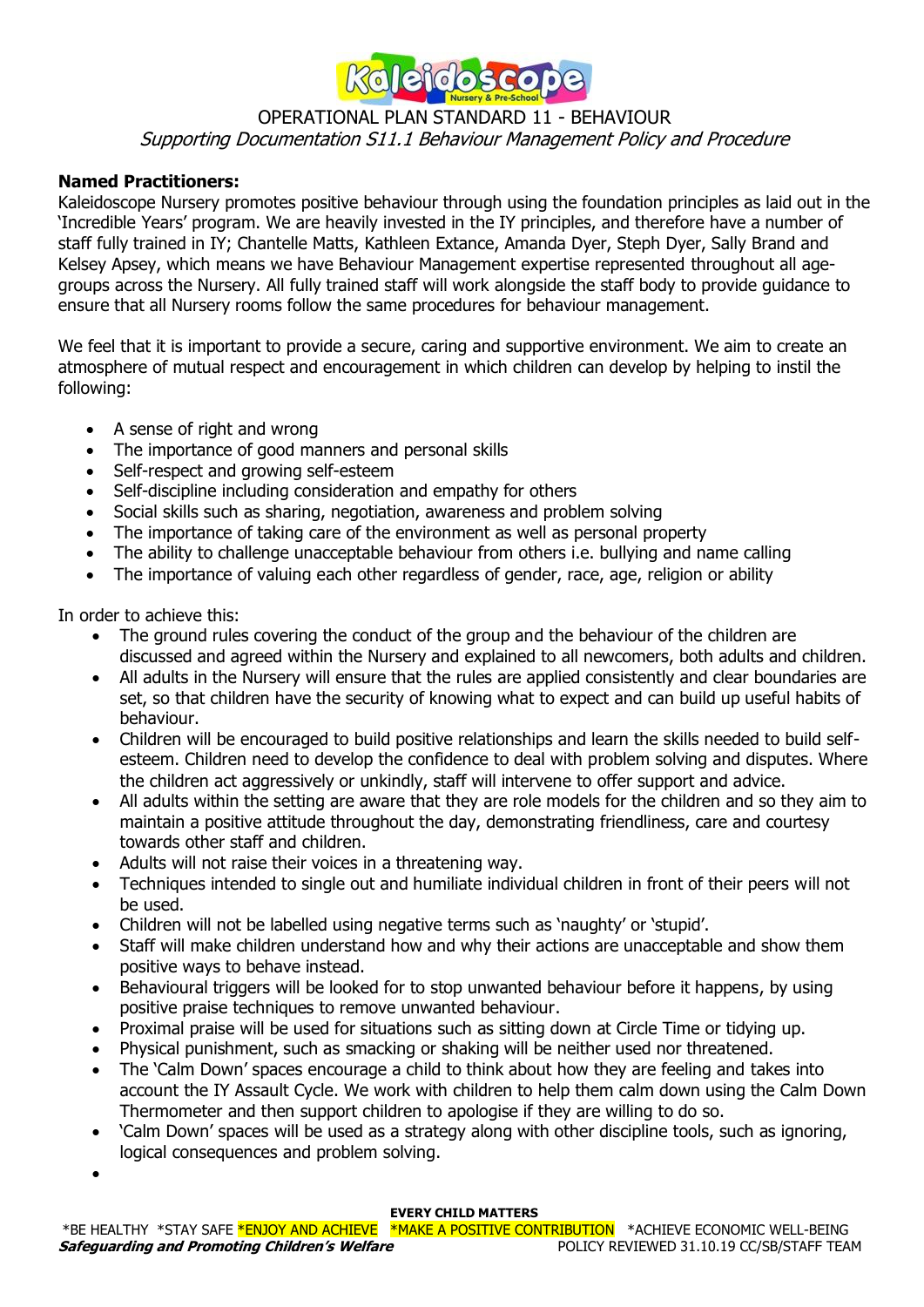

# OPERATIONAL PLAN STANDARD 11 - BEHAVIOUR

Supporting Documentation S11.1 Behaviour Management Policy and Procedure

- Once a child has calmed down and the situation is resolved and the child's negative behaviour should be forgotten.
- Our expectations of behaviour are realistic for every individual child's level of maturity and understanding.
- Children who display inappropriate attitudes and practices towards other adults and/or children will be encouraged to promote inclusion and acceptance of others in the setting.
- We are committed to working in partnership with parents and promise to keep them informed of any concerns, regarding their child that we may have. We aim to advise parents rather than criticise and to solve problems rather than blame.
- Significant incidents will be recorded and discussed with parents.
- Adults will be aware that some kinds of behaviour may arise from a child's special needs.
- Adults will assess each situation individually, taking into account the bigger picture.
- Positive steps will be taken to avoid a situation in which children receive adult attention only in return for undesirable behaviour. Staff will encourage and praise good behaviour rather than focusing on what is unacceptable.
- Recurring problems will be tackled by the whole Nursery, in partnership with the child's parents, using objective observation records to establish an understanding of the cause. Liaison with other professionals will occur where necessary.
- Physical restraint, such as holding, will be used only with minimum force for the length of time needed to prevent physical injury to the child, other children or adults and/or serious damage to property. Any significant event of this sort will be recorded, and the parent informed the same day.

Examples of positive behaviour:

- Good manners
- Being helpful and co-operative
- Demonstrating appropriate independence
- Kindness/assistance to others
- Willingness to share
- Praising others
- Taking turns

**Verbal Praise:** This creates a positive atmosphere, which promotes appropriate behaviour. This can be on a one-to-one level, 'public' recognition at story time or other group activity or shared with other members of the staff and parents. It can be/should be given by anyone to anyone.

**Non-verbal praise:** Smiles, hugs, thumbs up etc.

**Display:** Children's work will be presented in such a way that it will be obvious to any visitor that we are proud of our children's work, whether it is in quantity or quality of effort. Visible awards (such as stars) can be attributed to the displayed work.

**Awards:** Children will be given stickers to wear when they demonstrate good behaviour. For children who need extra encouragement, star charts can be put in place that can be used at home and nursery to promote good behaviour. Rewards for stars can then be given at home, where appropriate.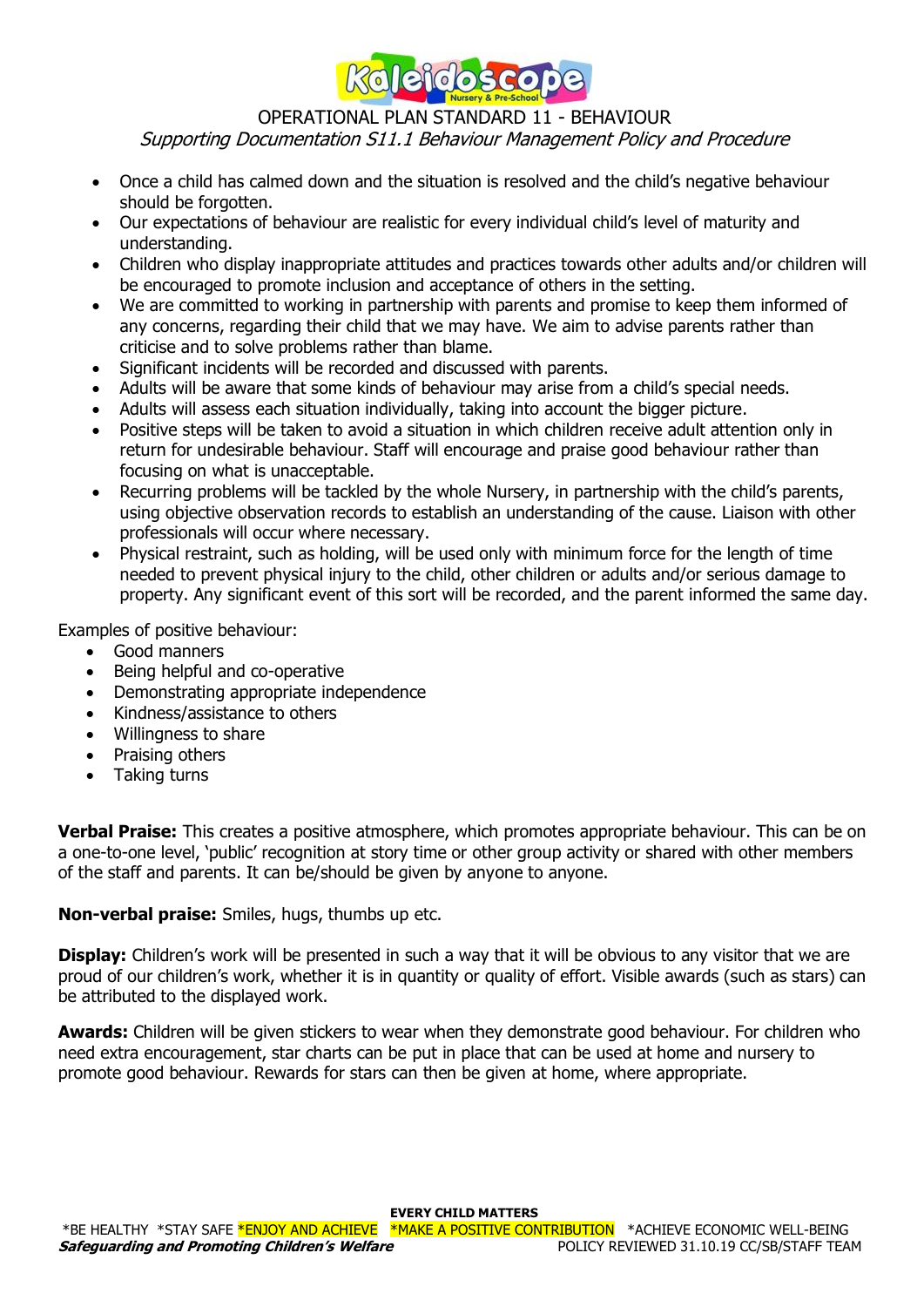

### OPERATIONAL PLAN STANDARD 11 - BEHAVIOUR Supporting Documentation S11.1 Behaviour Management Policy and Procedure

### **Examples of negative behaviour:**

- Hurting another child/adult
- Showing little or no consideration for another person
- Lack of respect for the environment, equipment and toys
- Anti-social behaviour
- Disrupting the group/play of others
- Bullying

Negative behaviour can be discouraged in many ways:

**Praise:** Praise other children in the room who are behaving appropriately, encouraging other children to copy their actions.

**Non-verbal:** A frown, shake of the head etc.

**Verbal:** A gentle reminder of the setting's rules and a brief explanation as to why the behaviour is unacceptable.

**Verbal warning:** A clear concise message informing the child what will happen if the behaviour continues. The proposed course of action must be carried out if the child does not comply, otherwise boundaries will be pushed. It is therefore absolutely vital that the warning is relevant to the child and can be carried out appropriately.

**Action:** Distraction, re-direction of attention, giving alternative choices and other such similar accepted techniques are our chosen ways of handling children who are continually using unacceptable behaviour.

**Action Plan:** Where negative behaviour (eg. Pushing, biting, hitting) is repeated over a number of sessions, it may be appropriate to start the child on a Behaviour Action Plan. This is to help improve the environment for other children, safeguard all children against being hurt and to help turn the behaviour around for the child themselves. Before a Behaviour Action Plan can begin, behaviour will have reached an unacceptable level whereby other children are directly affected and other IY procedures have been exhausted. Observations will have been taken and the child's parent/guardian will have been spoken to. Parents are a useful resource when dealing with unacceptable behaviour and may be able to shed some light as to the cause of the negative behaviour. A Behaviour Action Plan will then be started to help uncover the triggers for the negative behaviour and all rewards/punishments will be shared between the setting and home to help provide consistency for the child.

#### **Corporal Punishment:**

Kaleidoscope Nursery does not, and has never, believed in corporal punishment. Under no circumstances is corporal punishment to be threatened or used at any time. A member of staff who threatens or uses corporal punishment commits an offence and would have to be dealt with by the authorities accordingly.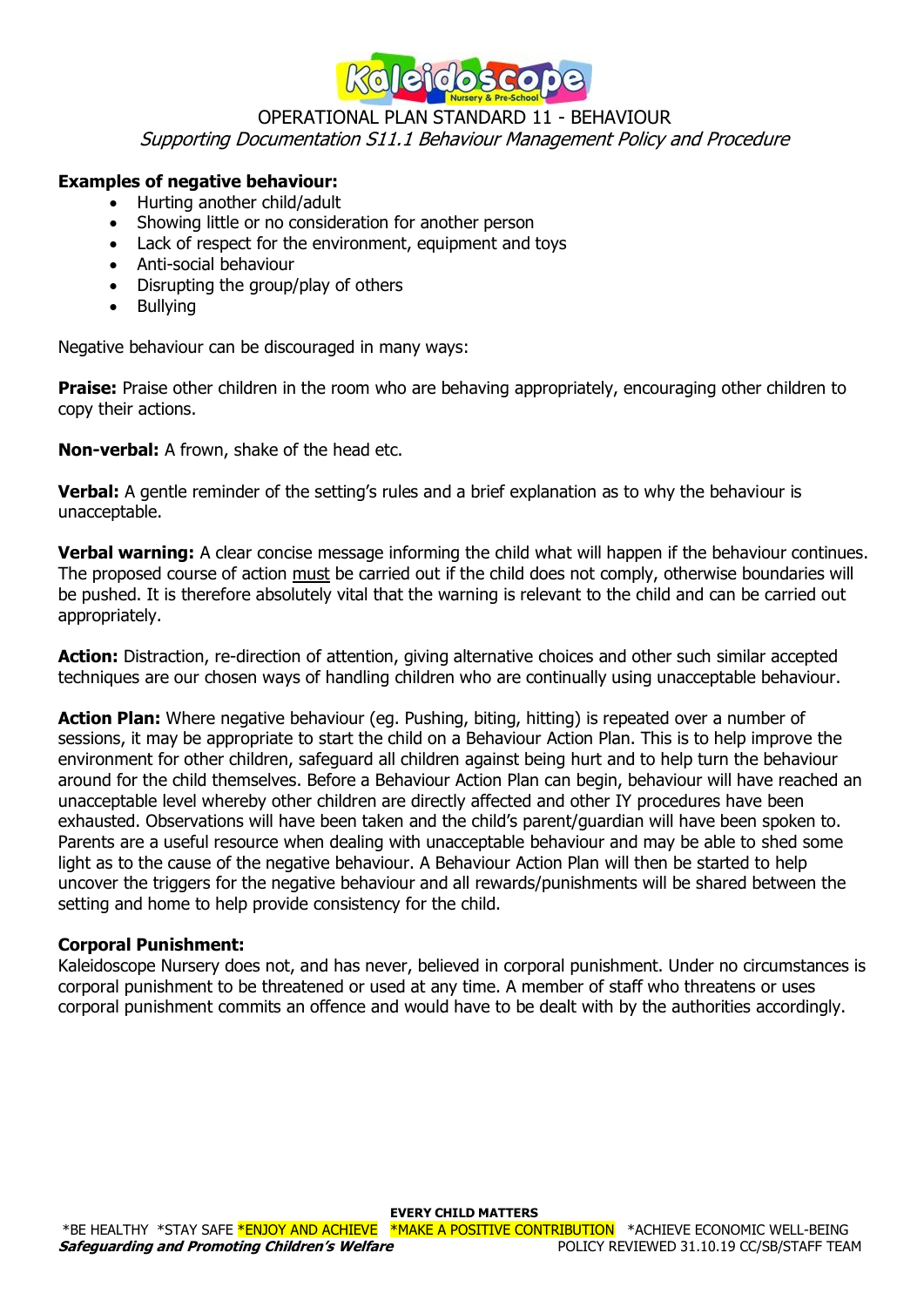

## OPERATIONAL PLAN STANDARD 11 - BEHAVIOUR

Supporting Documentation S11.1 Behaviour Management Policy and Procedure

### **Incredible Years:**

- Positive relationships will be fostered with all children and their families working through the Teaching Pyramid from the base up.
- Identifying negative self-talk and promoting positive self-talk instead
- Showing children they can be trusted by giving them simple tasks to complete, such as leading the line to the dining room
- Helping children to appreciate the talents and needs of others
- Classroom rules will be clear and consistent
- Transitions will be fully supported
- Inattentive or distractible children will be placed nearest the staff member during activities such as Circle Time
- Disengaged children will be re-directed by calling out their name with a question, standing next to them for support and making up interesting games
- Use positive warning reminders about the behaviour expected rather than negative statements when children are exceeding the limits
- Give frequent attention, coaching, praise and encouragement to children who are engaged and following directions
- Use coaching methods such as Language Coaching, Persistence Coaching, Emotion Coaching and Social Coaching
- Use Specific Labelled Praise for all children with sincerity and enthusiasm
- Use praise consistently and frequently, especially when a child is learning a new behaviour
- Praise children according to your individual behavioural goals for them
- Use proximal praise where possible in group activities, to encourage the distracted children to behave as well as the rest of the group
- Provide ongoing nourishment to children, by identifying the positive behaviours you want to see and praising them when you see it
- Choose specific misbehaviours (low-level attention seeking behaviours) to use a planned ignore strategy
- Unwanted behaviour should always be handled within a child's Nursery room, unless their behaviour is so disruptive to others or a danger to others, that they need to be removed to the office
- Quickly offer new learning opportunities with immediate teacher attention for prosocial behaviours
- Children will be taught calming down techniques using 'Tiny Turtle' and the Calm Down **Thermometer**
- Behaviour Plans will be put into place for children who need them, which should be developmentally appropriate
- Use feeling talk to encourage children to talk about their feelings
- Use games and activities to teach the language of feelings and to promote understanding of differences in others' feelings
- Teach children to use Emotional Regulation skills through games and puppets
- Set up cooperative learning activities and games to help children practise friendship skills
- Regularly use social and emotion coaching strategies
- Collaborate with parents to promote specific children's social skills at home
- Be brief, clear and concise when describing a behaviour problem and focus on the positive opposite behaviours that the child will be taught